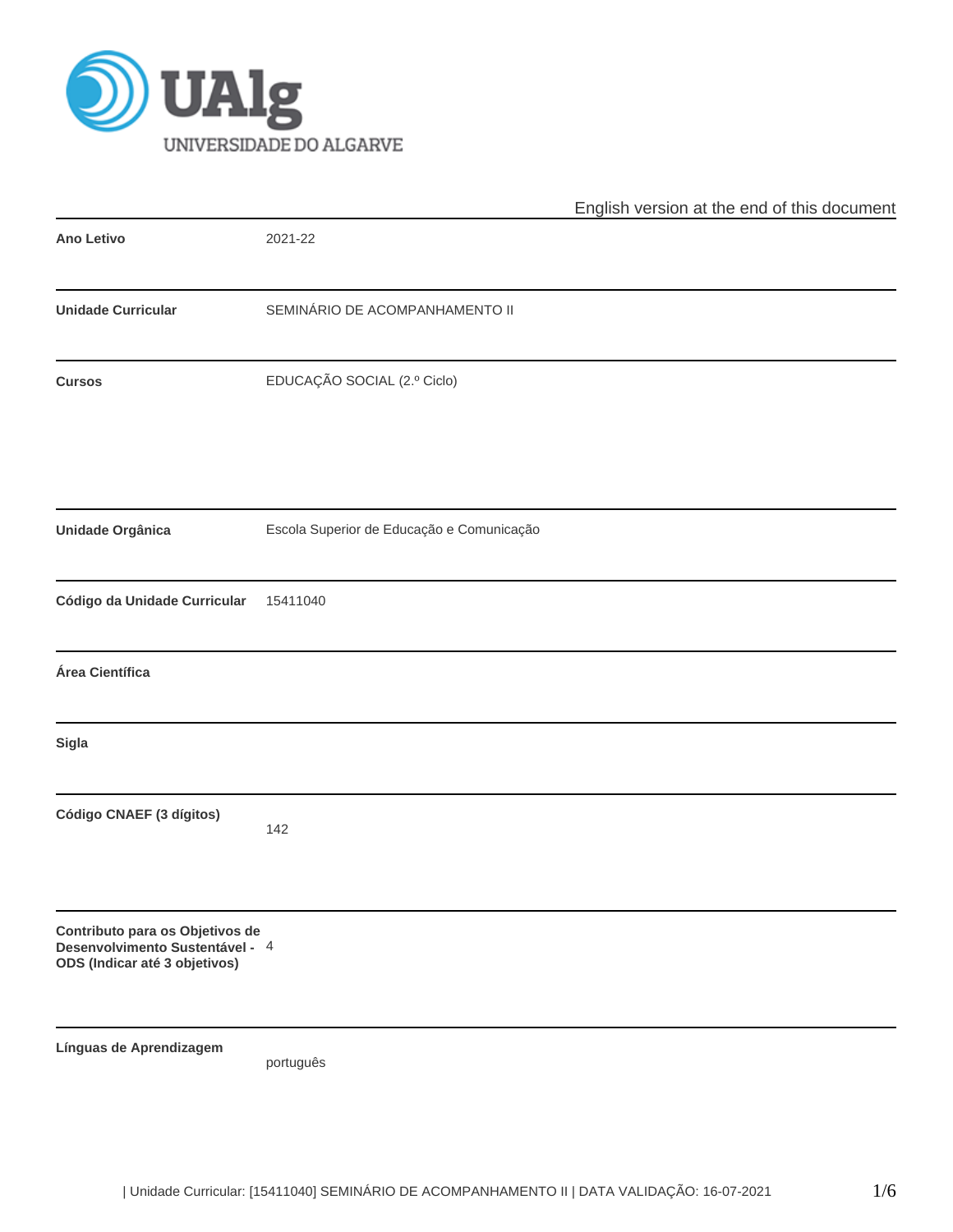

**Modalidade de ensino**

presencial

**Docente Responsável | Rosanna Maria Barros Sá** 

| TIPO DE AULA<br>L DOCENTE<br><b>URMAS</b> | <b>TOTAL HORAS DE CONTACTO (*)</b> |
|-------------------------------------------|------------------------------------|
|-------------------------------------------|------------------------------------|

\* Para turmas lecionadas conjuntamente, apenas é contabilizada a carga horária de uma delas.

| <b>ANO</b> | PERIODO DE FUNCIONAMENTO* | <b>HORAS DE CONTACTO</b> | <b>HORAS TOTAIS DE TRABALHO</b> | <b>ECTS</b> |
|------------|---------------------------|--------------------------|---------------------------------|-------------|
| . റ0       | ິ<br>ےت                   | 25S: 5OT                 | 140                             |             |

\* A-Anual;S-Semestral;Q-Quadrimestral;T-Trimestral

### **Precedências**

Sem precedências

## **Conhecimentos Prévios recomendados**

Domínio teórico-conceptual no âmbito de cada Tema das Investigações em curso e plena compreensão do modo holístico como o processo de realização de um trabalho de investigação se desenrola (Dissertação, Trabalho de projeto, Estágio) no âmbito da educação social.

## **Objetivos de aprendizagem (conhecimentos, aptidões e competências)**

- 1. Integrar e aprofundar conhecimentos adquiridos nas UCs de Metodologia e outras áreas do conhecimento.
- 2. Consolidar competências investigativas.
- 3. Ser capaz de definir um plano de trabalho teórico-prático.
- 4. Compreender como se conduzem as diferentes fases da investigação
- 5. Promover a capacidade de análise de dados, questionamento e reflexão.
- 6. Ser capaz de desenvolver o processo de realização de um trabalho de investigação (Dissertação, Trabalho de projeto, Estágio) no âmbito da educação social.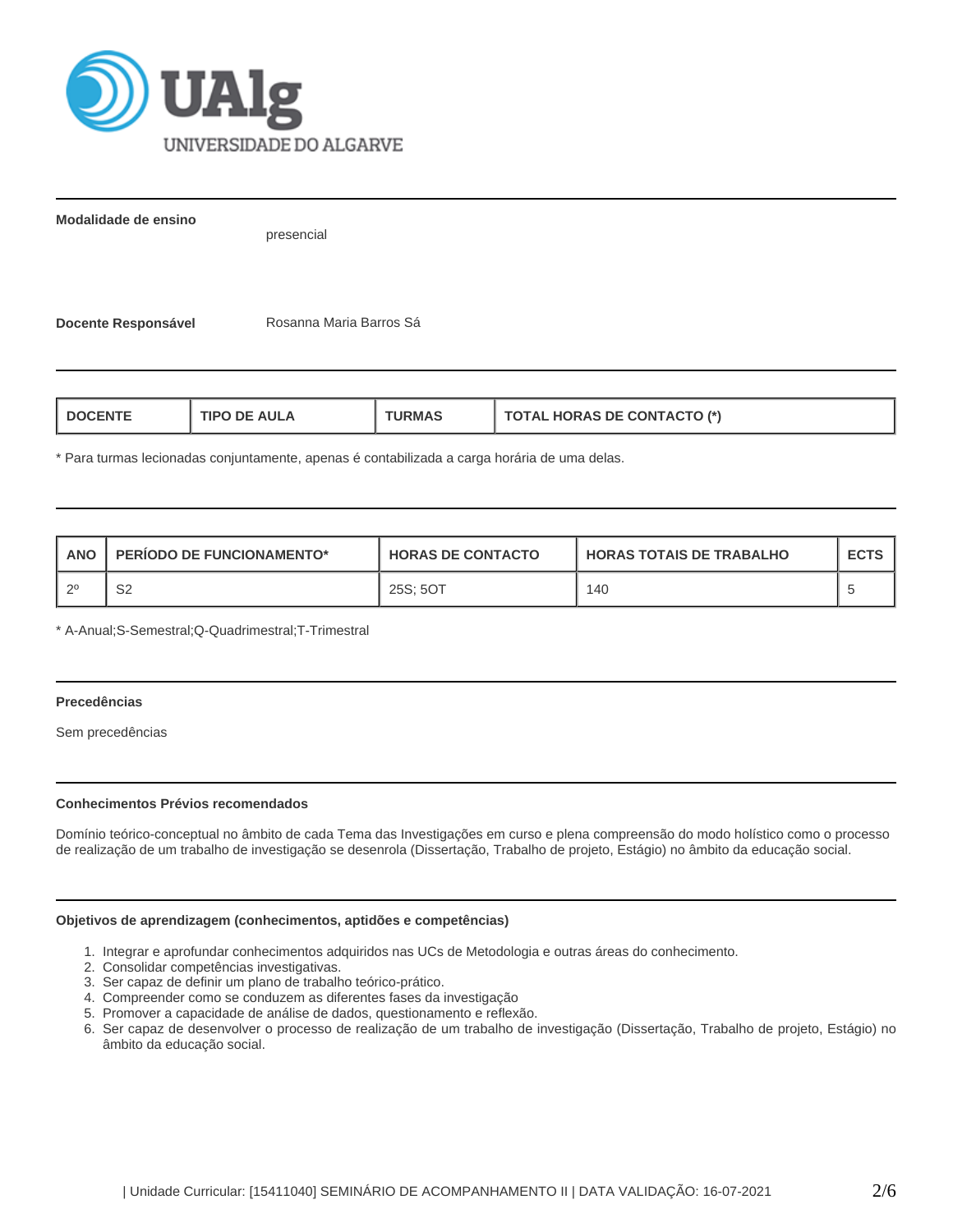

### **Conteúdos programáticos**

- 1-A autorreflexividade e o processo investigação: questões fundamentais
- 2-Conceito, racionalidades e lógicas de trabalho da Dissertação, do Relatório de Estágio e do Trabalho de Projeto
- 3- Objetivos e fases e do trabalho de investigação
- 4-O Trabalho de Investigação e a dialética entre teoria e prática
- 5-A análise e tratamento dos dados
- 6- A redação das conclusões de um processo de investigação

#### **Metodologias de ensino (avaliação incluída)**

O processo de ensino/aprendizagem será de cariz construtivista. Os trabalhos/atividades/debates a realizar em grupo terão por finalidade ajudar no esclarecimento de dúvidas e na desobstrução de impasses/hesitações na realização/concretização de cada fase da investigação de acordo com os cronogramas estipulados nos Projetos de Investigação criados e validados pelos orientadores, dando-se agora destaque à análise e tratamento de dados empíricos e modos de discussão fundamentada dos mesmos.

Serão convidados docentes das UCs de metodologias I e II de acordo com as necessidades de apoio ao tratamento de dados dos estudantes.

Avaliação:

Participação ativa nas sessões cumprindo tarefas definidas (para superar obstáculos ou cumprir objetivos) e mostrando capacidade de entre-ajuda com os colegas = 30%

Relatório (individual) esquemático do andamento do trabalho/aprendizagens (balanço de objetivos cumpridos e objetivos traçados, com a definição de plano de trabalho a curto e médio prazo) = 70%

#### **Bibliografia principal**

Barros, R. (2017). Nos bastidores de uma investigação científica educacional, reflexões e questionamentos metodológicos e intelectuais, Revista Práxis Educacional, Dossier Temático: Pesquisa em Educação ¿ abordagens metodológicas , 13 (25), 36-71.

Denzin, N. K. (1998). The Art of Interpretation, Evaluation, and Presentation. In Norman K. Denzin & Yvonna S. Lincoln (eds.), Collecting and Interpreting Qualitative Materials (pp. 313-344). Thousand Oaks: Sage Publications.

Huberman, A. M., & Miles, M. B. (1998). Data Management and Analysis Methods. In Norman K. Denzin & Yvonna S. Lincoln (eds.), Collecting and Interpreting Qualitative Materials (pp. 179-210). Thousand Oaks: Sage Publications.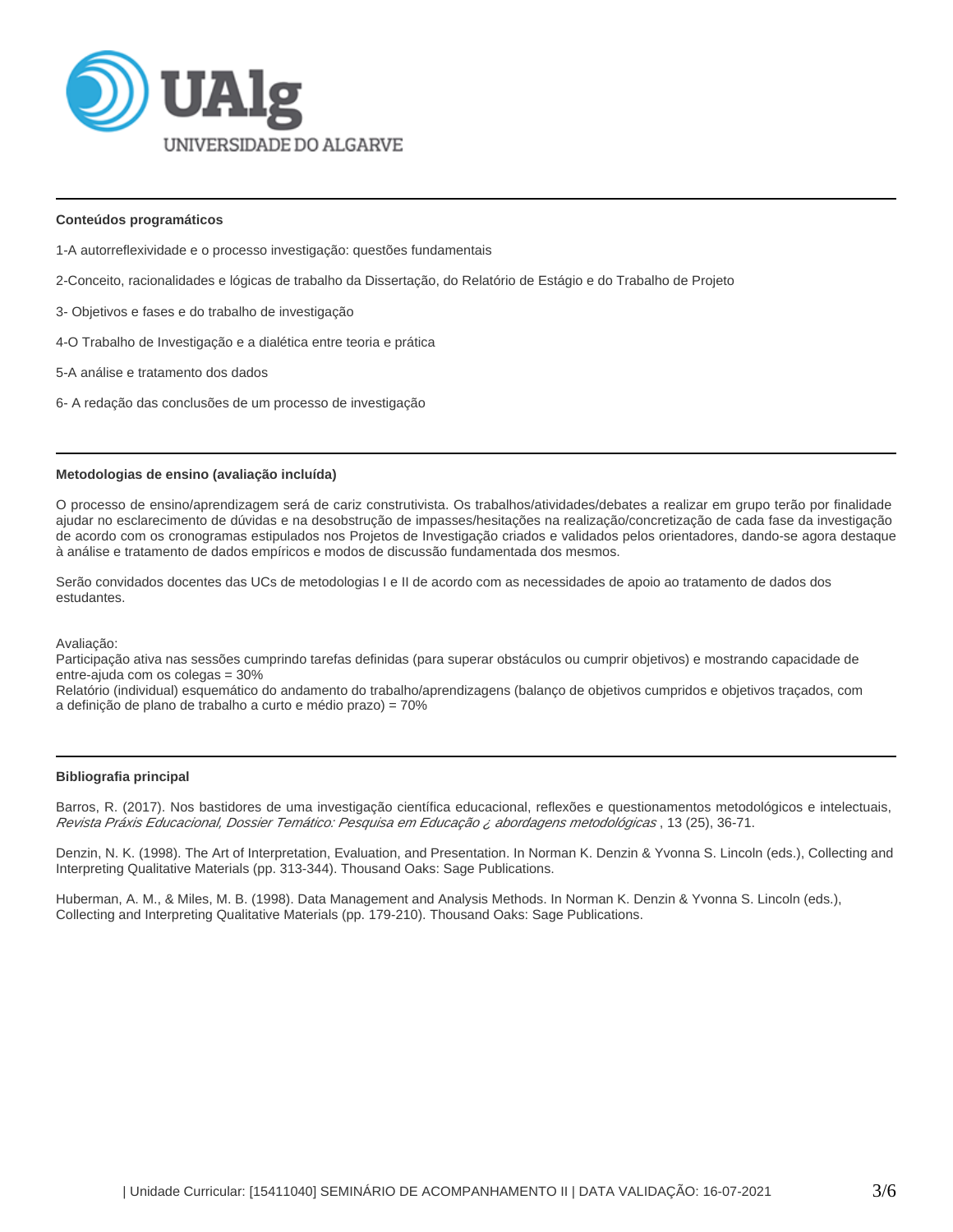

| <b>Academic Year</b>                                                                                   | 2021-22                                                |
|--------------------------------------------------------------------------------------------------------|--------------------------------------------------------|
| <b>Course unit</b>                                                                                     | SEMINAR 2 OF FOLLOW-UP ON RESEARCH IN SOCIAL EDUCATION |
| <b>Courses</b>                                                                                         | SOCIAL EDUCATION<br>Common Branch                      |
| <b>Faculty / School</b>                                                                                | SCHOOL OF EDUCATION AND COMMUNICATION                  |
| <b>Main Scientific Area</b>                                                                            |                                                        |
| Acronym                                                                                                |                                                        |
| <b>CNAEF</b> code (3 digits)                                                                           | 142                                                    |
| <b>Contribution to Sustainable</b><br><b>Development Goals - SGD</b><br>(Designate up to 3 objectives) | 4                                                      |
| Language of instruction                                                                                | portuguese                                             |
| <b>Teaching/Learning modality</b>                                                                      | in class room                                          |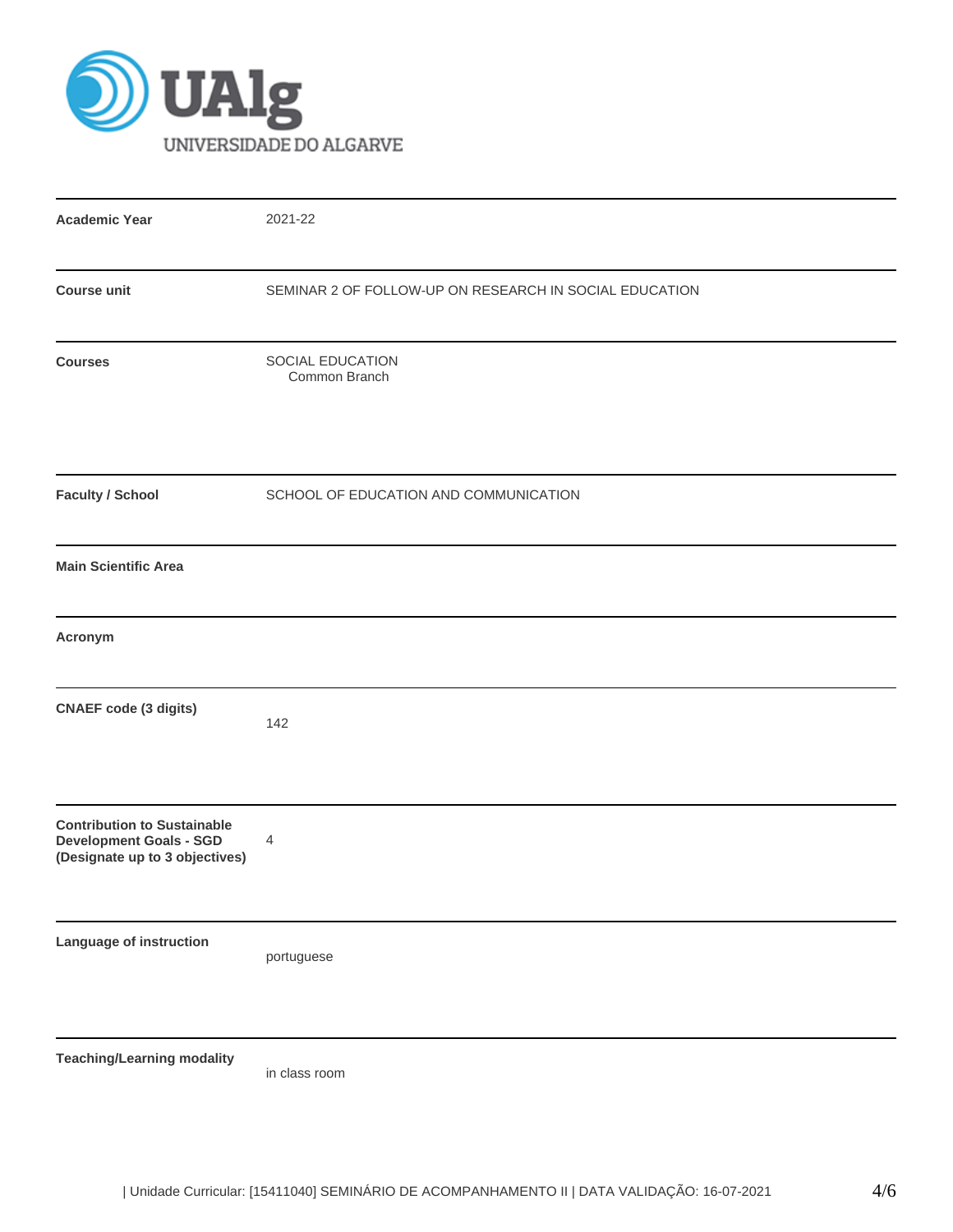

**Coordinating teacher** Rosanna Maria Barros Sá

| staff<br>, eacning | ™ype | ours (* |
|--------------------|------|---------|

\* For classes taught jointly, it is only accounted the workload of one.

| <b>Contact hours</b> | TD. |     |   |    | `otal                                                                                                                             |
|----------------------|-----|-----|---|----|-----------------------------------------------------------------------------------------------------------------------------------|
|                      |     | IІC | ⋯ | ШE |                                                                                                                                   |
|                      |     |     |   |    | . Theoratical: TP - Theoratical and practical : PL - Practical and laboratorial: TC - Field Work: S - Seminar: F - Training: OT - |

T - Theoretical; TP - Theoretical and practical ; PL - Practical and laboratorial; TC - Field Work; S - Seminar; E - Training; OT - Tutorial; O - Other

### **Pre-requisites**

no pre-requisites

## **Prior knowledge and skills**

Theoic-conceptual domain within each theme of ongoing investigations, and full understanding of the holistic way as the process of carrying out a research work unfolds (Dissertation, Project Work, Internship) in the scope of social education

## **The students intended learning outcomes (knowledge, skills and competences)**

1-To be able to integrate knowledge acquired in the UCs of Methodology and other areas of knowledge.

- 2- To be able to consolidate investigative skills.
- 3- To be able to define a theoretical-practical work plan.
- 4- To be able to understand how the different stages of research are conducted
- 5- To be able to promote the capacity for analysis, questioning and reflection.